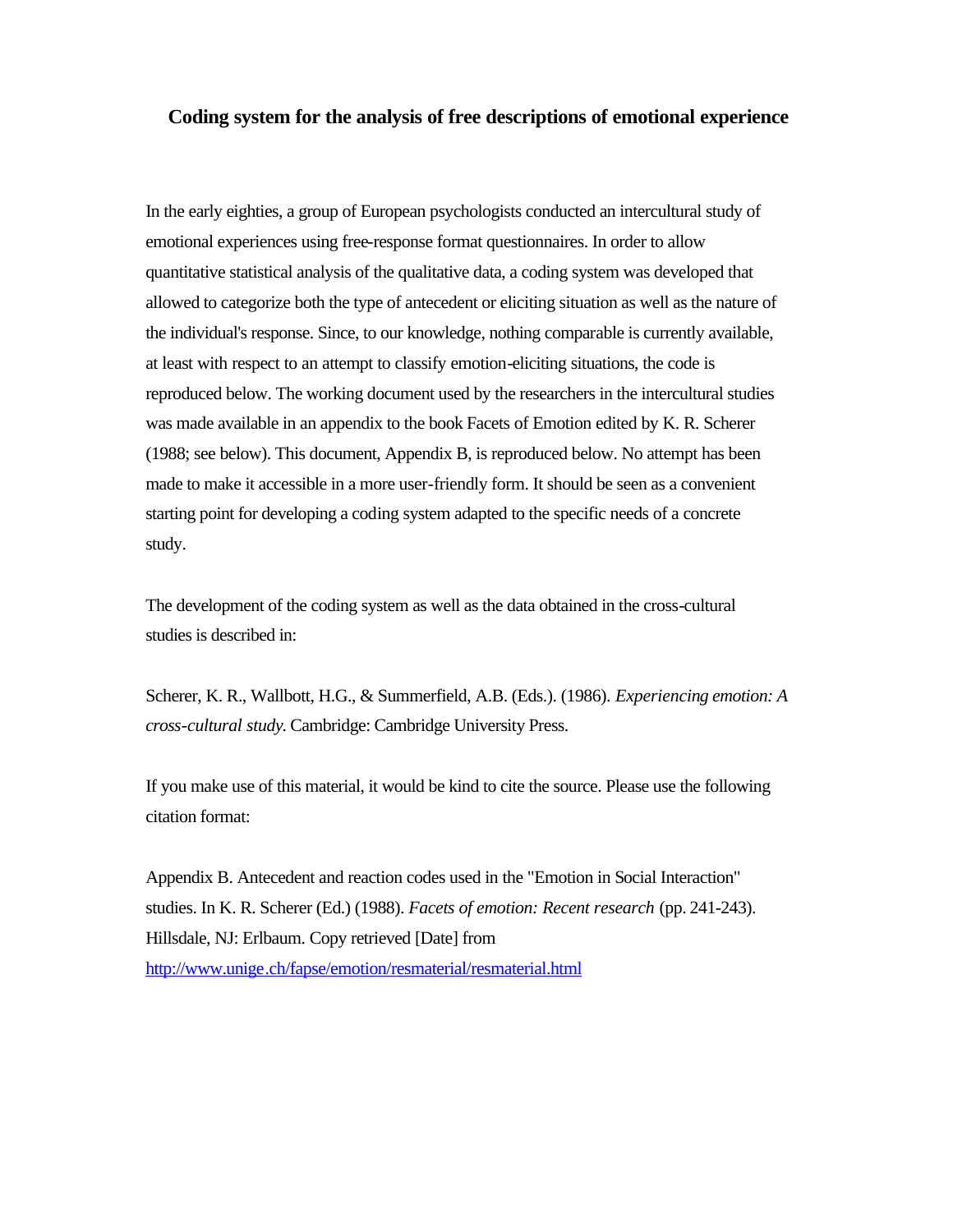## **APPENDIX B: ANTECEDENT AND REACTION CODES USED IN THE "EMOTION IN SOCIAL INTERACTION" STUDIES**

In this appendix all codes that have been developed to code the free-response questionnaires are reported. As for some analyses antecedent categories and symptom/reaction categories can be combined into broader categories, the combination rules are also given.

## **1. Codes for characteristics of the reported emotion**

| Which emotion?                                                                                                                             | Where did the event happen?                                                                                                                   |
|--------------------------------------------------------------------------------------------------------------------------------------------|-----------------------------------------------------------------------------------------------------------------------------------------------|
| $1 = joy$<br>$2 =$ sadness<br>$3 = fear$<br>$4 = \text{anger}$                                                                             | (location)<br>$1 =$ inside, familiar place<br>$2 =$ inside, unfamiliar place<br>$3 =$ outside<br>$4 =$ transport                              |
| How long ago was it?                                                                                                                       | Who was involved?                                                                                                                             |
| $1 =$ today<br>$2 =$ yesterday<br>$3 =$ up to a week ago<br>$4 =$ up to a month ago<br>$5 =$ several months ago<br>$6$ = several years ago | $1 =$ alone<br>$2 =$ one other person known<br>$3 =$ one other person unknown<br>$4 =$ several persons known<br>$5 =$ several persons unknown |

**189**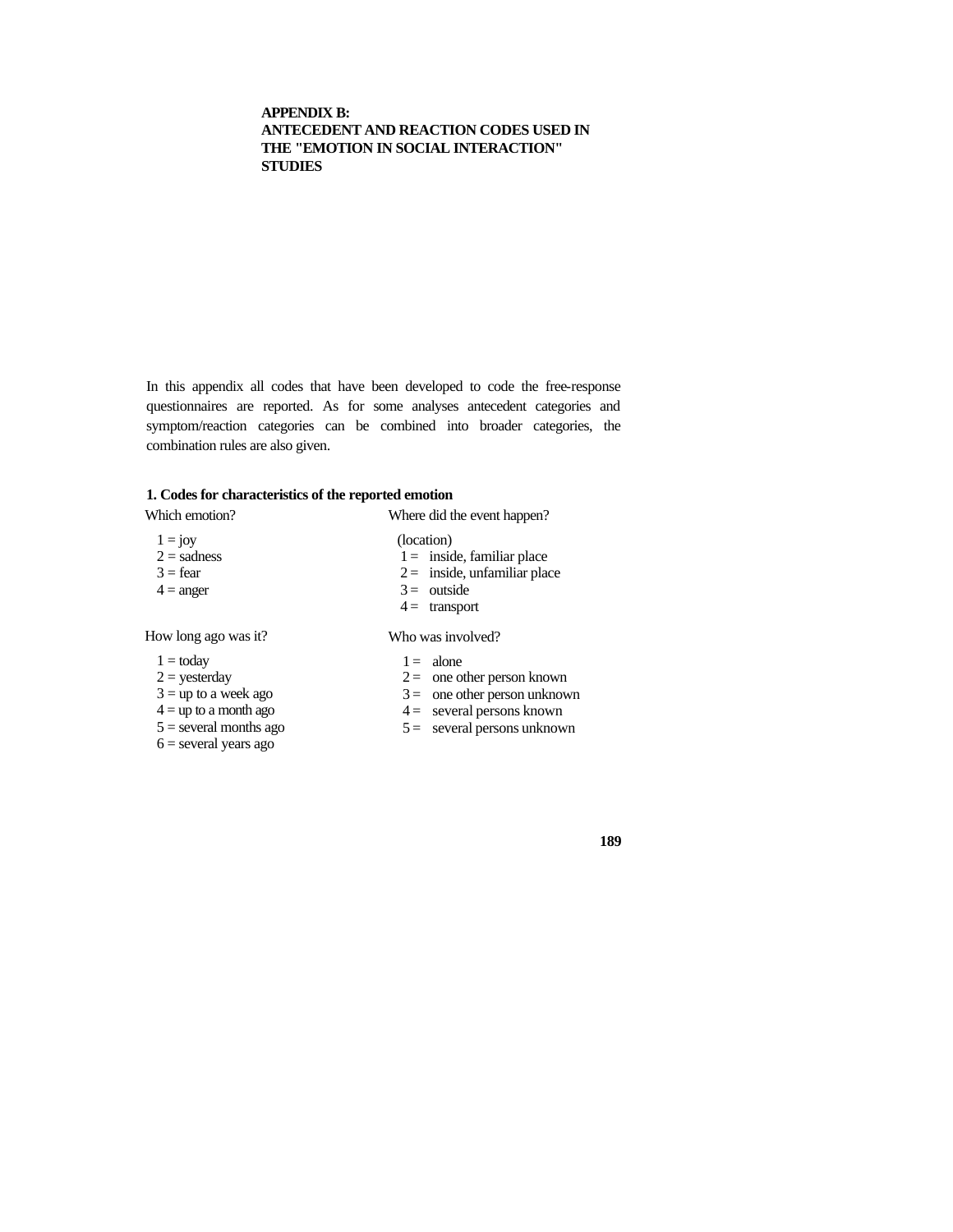| Time                                                                                                                                        | Reality                                                                                                    |
|---------------------------------------------------------------------------------------------------------------------------------------------|------------------------------------------------------------------------------------------------------------|
| $1 =$ past or present<br>(still going on)                                                                                                   | $1 =$ realistic, actually perceived or<br>anticipated (cognitive)                                          |
| $2 =$ future                                                                                                                                | $2 =$ imagined or dreamt, unrealistic<br>fantasies                                                         |
| Immediacy                                                                                                                                   | How long did it last?                                                                                      |
| $1 =$ own experience (event<br>happened to subject)<br>$2$ = empathic experience (event<br>happened to other person,<br>subject empathizes) | $1 =$ under 5 minutes<br>$2 = 5$ minutes to 1 hour<br>$3 = 1$ to 24 hours<br>$4 =$ several days and longer |
| Description of situation (compare antecedent codes)                                                                                         |                                                                                                            |
| Intensity                                                                                                                                   | Verbal behavior                                                                                            |
| $0 - 9$                                                                                                                                     | $1 =$ says nothing<br>$2 =$ "inner" talk                                                                   |
| Handle the situation differently?                                                                                                           | $3 =$ exclamation, affect word,                                                                            |
| $1 =$ the same                                                                                                                              | humming                                                                                                    |
| $2 =$ something different                                                                                                                   | $4 =$ sentences, complete<br>expressions, discussion                                                       |

Control of verbal behavior

 $0 - 9$ 

Control of symptoms/reactions

 $0 - 9$ 

## **2. Antecedent codes**

 $JOY = 1$ 

- $00 =$  uncodable
- 01 = GOOD NEWS (immediate social context). *Example:* an unexpected job offer
- 02 = GOOD NEWS (mass media). *Example:* cheering news in newspapers or on TV
- 03 = CONTINUING RELATIONSHIPS WITH FRIENDS AND PERMANENT PARTNERS. *Example:* pleasure from contact with friends
- 04 = CONTINUING RELATIONSHIPS WITH BLOOD RELATIVES AND IN-LAWS (see 03)
- 05 = IDENTIFICATION WITH GROUPS (actual and reference). *Examples:*pleasure in belonging to a club; returning to your own country after a holiday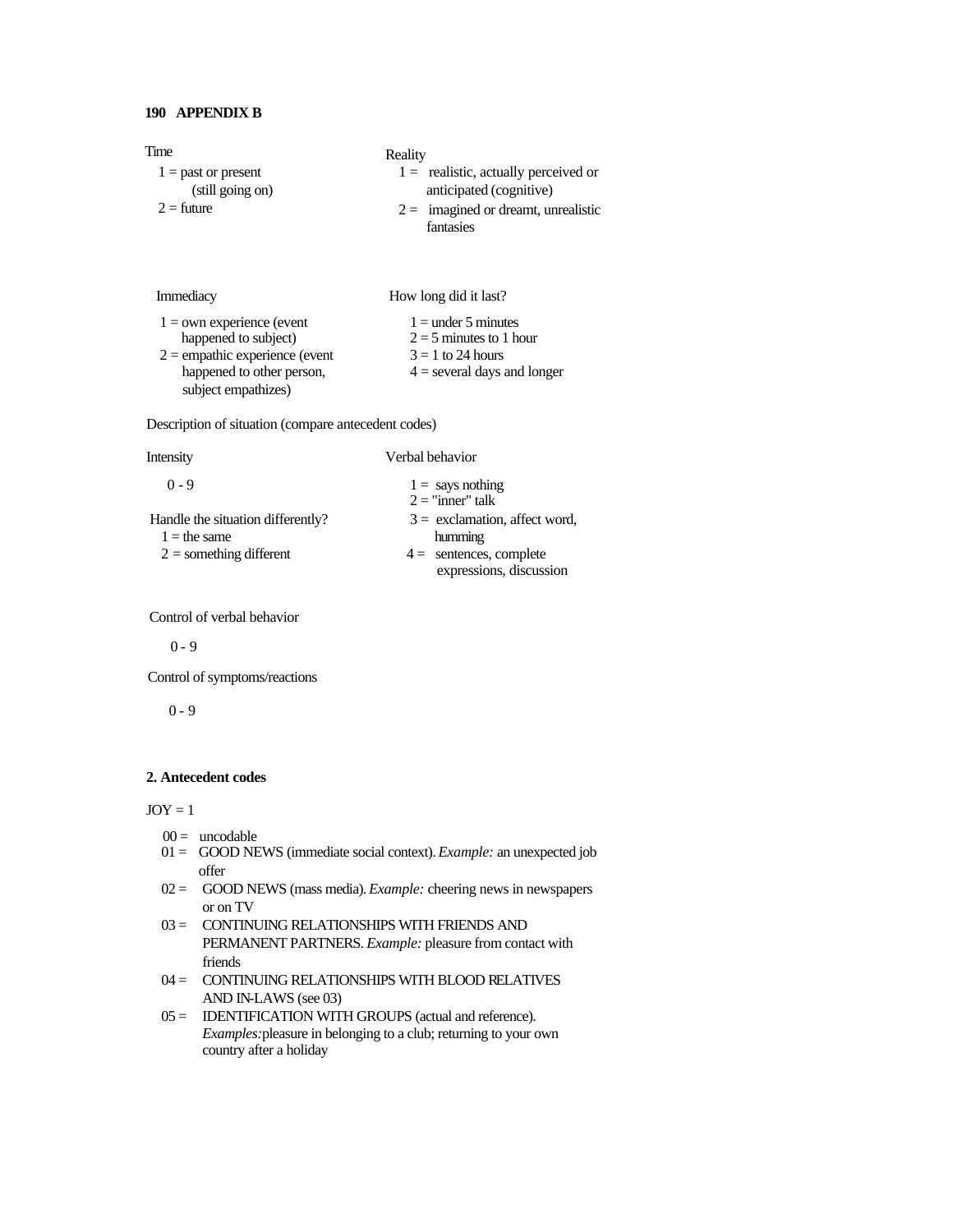- 06 = MEETING FRIENDS, ANIMALS, PLANTS. *Examples:* seeing one's dog again; meeting one's friend for dinner
- 07 = MEETING BLOOD RELATIVES OR IN-LAWS (see 06)
- 10 = ACQUIRING NEW FRIENDS
- 11= ACQUIRING NEW FAMILY MEMBERS. *Examples:* birth of a baby; marriage of one's brother
- 12 = PLEASURE IN MEETING STRANGERS (short-term chance encounters). *Example:* talking to a stranger on a train
- 13 **=** PLEASURE IN SOLITUDE. *Example:* being left alone with one's own thoughts
- 14 = NEW EXPERIENCES. *Examples:* adventures; planning a holiday
- 15 = SUCCESS EXPERIENCES IN ACHIEVEMENT SITUATIONS. *Example:* passing an examination
- 16 = ACQUIRING SOME MATERIAL FOR SELF OR OTHER (buying or receiving). *Examples:* presents from others; buying something nice for oneself or others
- 18 = RITUAL. *Examples:* religious, academic ceremonies, festivals, birthdays
- 19 = NATURAL, ALSO REFINED, NONCULTURAL PLEASURES. *Examples:* sex, food, nature, landscape
- 21 = CULTURAL PLEASURES. *Examples:* art, music, ballet, etc.
- 22 = ACQUIRING NONMATERIAL BENEFITS (emotional support, altruism). *Example:* helping an old lady cross the road
- 23 = HAPPINESS WITHOUT REASON.
- 31 = "SCHADENFREUDE." *Example:* malicious pleasure in another person's misfortune

### $SADNESS = 2$

- $00 =$  uncodable
- 01 = BAD NEWS (immediate social context). *Example:* not selected for a job
- 02 = BAD NEWS (mass media). *Example:* bad news in newspapers or on TV
- 03 = PROBLEMS WITH FRIENDS, ANIMALS, PLANTS. *Examples:* quarrels, disappointments, estrangement, rejection
- 04 = PROBLEMS WITH BLOOD RELATIVES AND IN-LAWS (see 03)
- 05 = PROBLEMS WITH GROUPS (actual and reference). *Examples:* feeling rejected, an outsider, etc.
- 06 = TEMPORARY SEPARATION FROM LOVED FRIENDS, ANIMALS, PLANTS (indication that they will come back)
- 07 = TEMPORARY SEPARATION FROM LOVED BLOOD RELATIVES AND IN-LAWS (indication that the relative or in-law will come back)
- 08 = PERMANENT SEPARATION FROM LOVED FRIENDS, ANIMALS, PLANTS.
- 09 = PERMANENT SEPARATION FROM LOVED BLOOD RELATIVES AND IN-LAWS)
- 10 = DEATH OF FRIENDS, ANIMALS, PLANTS
- 11 = DEATH OF BLOOD RELATIVES AND IN-LAWS
- 12 = HARMING A STRANGER OR STRANGERS. *Example:* running over their dog with one's car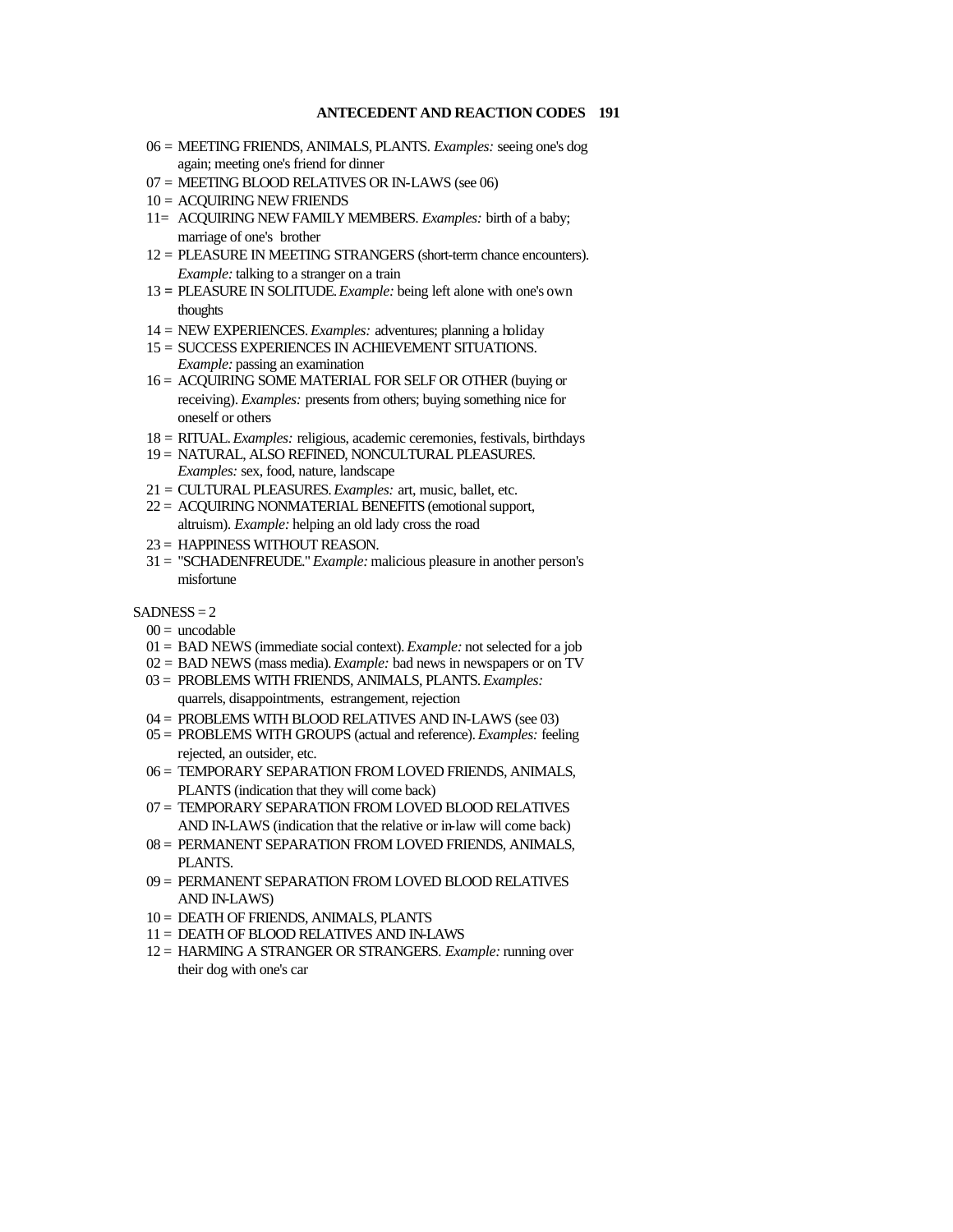- 13 = UNEXPECTED OR UNWISHED-FOR SOLITUDE. *Examples:* having to spend a holiday on one's own; having little social contact; having not made new acquaintances yet when living a new place
- 14 = END OF PLEASURABLE EXPERIENCE. *Examples:* end of holiday; end of nice evening with friends
- 15 = FAILURE TO ACHIEVE WHAT WAS HOPED FOR IN AN ACHIEVEMENT-RELATED ENTERPRISE (frustration). *Example:* failure to pass an examination
- 16 = OBJECT LOSS (selling, theft, loss). *Examples:* loss of a piece of jewelry; selling one's car
- 18 = SADNESS ABOUT RITUALS. *Example:* the anniversary of one's mother's death
- 19 = SICKNESS OF CLOSE ORGNANISMS IMPORTANT TO SUBJECT AND OF SELF. *Examples:* sickness of one's dog; friend has heart attack
- 23 = GENERAL DEPRESSION, ALIENATION (for no specific reason)

 $FFAR - 3$ 

- $00 =$  uncodable
- 01 = BAD NEWS (immediate social context). *Example:* anticipation of losing one's job
- 02 = BAD NEWS (mass media). *Example:* anticipation of bad news in newspapers or on TV
- 03 = FEAR OF PROBLEMS IN RELATIONSHIPS WITH FRIENDS AND PERMANENT PARTNERS, ANIMALS, AND PLANTS. *Example:* fear of quarrels, estrangement, etc.
- 04 = FEAR OF PROBLEMS IN RELATIONSHIPS WITH BLOOD RELATIVES AND IN LAWS, (see 03)
- 05 = FEAR OF PROBLEMS WITH GROUPS (actual and reference). *Example:*  anticipation of problems with the members of one's football team
- 06 = FEAR OF TEMPORARY SEPARATION FROM FRIENDS AND PERMANENT PARTNERS, ANIMALS, AND PLANTS (indication that the person will come back)
- 07 = FEAR OF TEMPORARY SEPARATION FROM BLOOD RELATIVES AND IN-LAWS (indication that the person will come back)
- 08 = FEAR OF PERMANENT SEPARATION FROM FRIENDS, ANIMALS, AND PLANTS
- 09 = FEAR OF PERMANENT SEPARATION FROM BLOOD RELATIVES AND IN-LAWS
- 10 = FEAR OF DEATH OF FRIENDS AND PERMANENT PARTNERS, ANIMALS, AND PLANTS
- 11 = FEAR OF DEATH OF BLOOD RELATIVES AND IN-LAWS
- 12 = FEAR OF PHYSICAL AGGRESSION BY OTHERS. *Examples:* sexual assault, robbery, attack by hooligans
- 13 = FEAR OF SOLITUDE.
- $14 =$  FEAR OF THE UNKNOWN (something unspecified).
- 15 = FEAR OF FAILURE IN ACHIEVEMENT-RELATED SITUATIONS.
- 16 = FEAR OF LOSS OR DAMAGE OF OBJECT OR MONEY. *Example:* burglary
- 17 = FEAR OF TRAFFIC (accidents). *Examples:* driving too fast; being endangered by others
- 18 = FEAR OF RITUALS AND ANNIVERSARIES. *Example:* fear of the anniversary of a loved one's death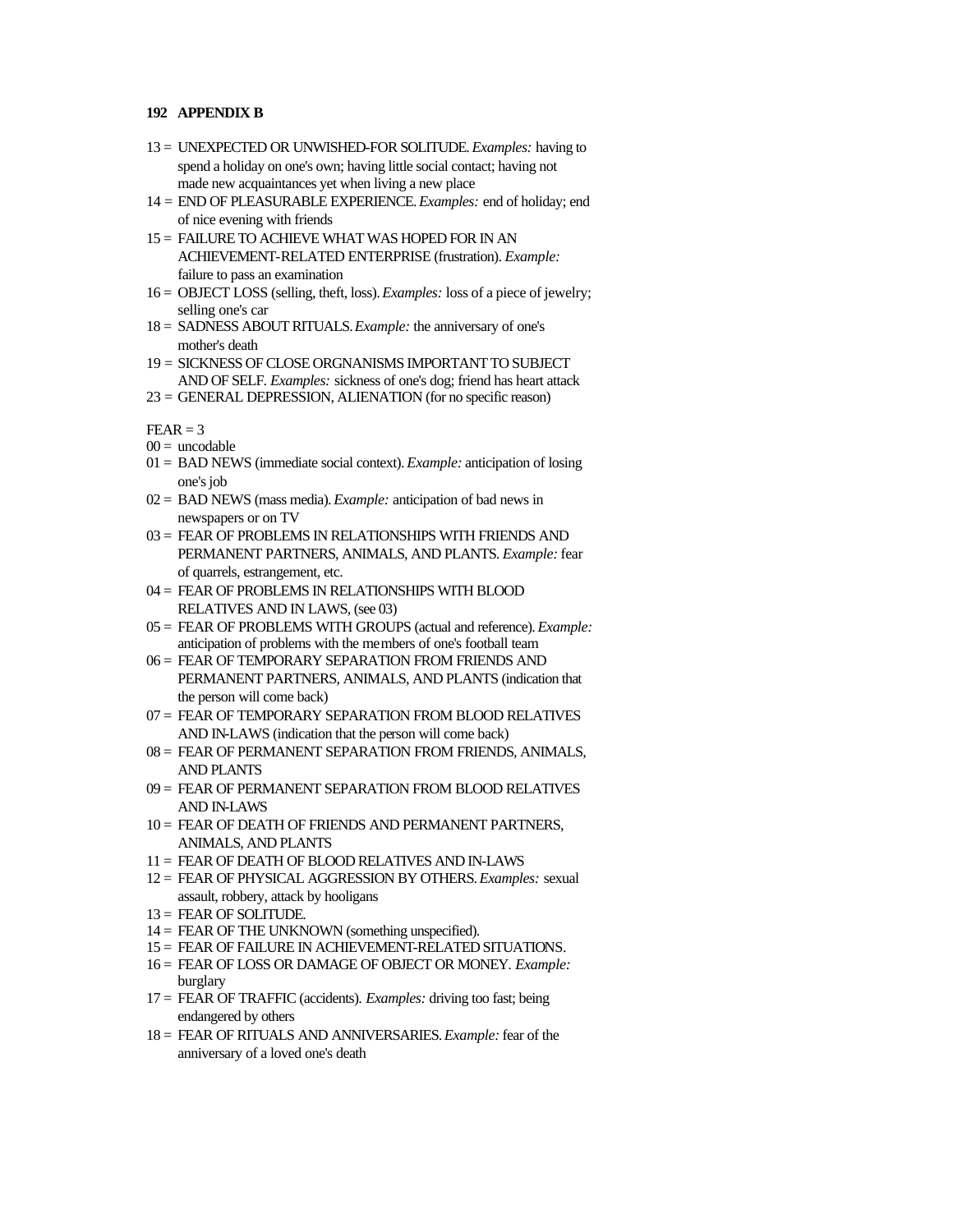- 19 = FEAR OF OWN SICKNESS (illness, tests, or treatments). *Example:* believing one is seriously ill or in danger of death
- $20 =$  FEAR OF PAIN
- 23 = FREE-FLOATING ANXIETY
- 24 = FEAR OF SUPERNATURAL EVENTS, AND THE "UNHEIMLICHE." Ex*amples:* horror films, seances, witchcraft, weird situations
- 25 = CONSCIOUS RISK TAKING. *Example:* rock climbing
- 26 = PHOBIA (situations such as fear of closed spaces, animals, high altitudes, going out)
- 27 = FEAR OF ADVERSE EFFECTS FROM EXTERNAL FORCES. *Examples:* thunderstorms, bad weather at sea, dangerous machine not functioning

 $ANGER = 4$ 

- $00 =$  uncodable
- 01 = BAD NEWS (immediate social context). *Example:* your sister having been humiliated by her boss
- $02 =$  BAD NEWS (mass media)
- 03 = ANGER AT FAILURE OF FRIENDS, ANIMALS, PLANTS TO CONFORM TO SOCIAL NORMS, TO BE CONSIDERATE ABOUT PERSONS AND PROPERTY
- 04 = ANGER AT FAILURE OF BLOOD RELATIVES AND IN-LAWS TO CONFORM TO SOCIAL NORMS, TO BE CONSIDERATE ABOUT PERSONS AND PROPERTY
- 05 = ANGER AT GROUPS (actual or reference). *Example:* one's club behaves badly during an outing
- 06 = ANGER ABOUT TEMPORARY SEPARATION FROM FRIENDS, ANIMALS, PLANTS (indication that person will come back)
- 07 = ANGER ABOUT TEMPORARY SEPARATION FROM BLOOD RELATIVES AND IN-LAWS (indication that person will come back)
- 08 = ANGER ABOUT PERMANENT SEPARATION FROM FRIENDS, ANIMALS, PLANTS
- 09 = ANGER ABOUT PERMANENT SEPARATION FROM BLOOD RELATIVES AND IN-LAWS
- 10 = ANGER ABOUT DEATH OF FRIENDS, ANIMALS, AND PLANTS
- 11 = ANGER ABOUT DEATH OF BLOOD RELATIVES AND IN-LAWS
- 12 = ANGER AT FAILURE OF OTHERS TO CONFORM TO SOCIAL NORMS AND TO BE CONSIDERATE ABOUT PERSONS AND PROPERTY
- 15 = FAILURE TO REACH GOALS OR TO ACHIEVE AN OBJECTIVE. *Examples:* anger about failing an examination
- 16 = DAMAGE TO PERSONAL PROPERTY BY OTHERS AND ONESELF. *Example:* anger about losing money
- $17 = ANGER IN TRAFFIC$  (about inconsiderate, norm-violating behavior by others)
- 18 = ANGER ABOUT RITUALS AND ANNIVERSARIES. *Example:* anger about having to attend an aunt's birthday party
- 20 = ANGER ABOUT A PHYSICAL HURT. *Example:* an assault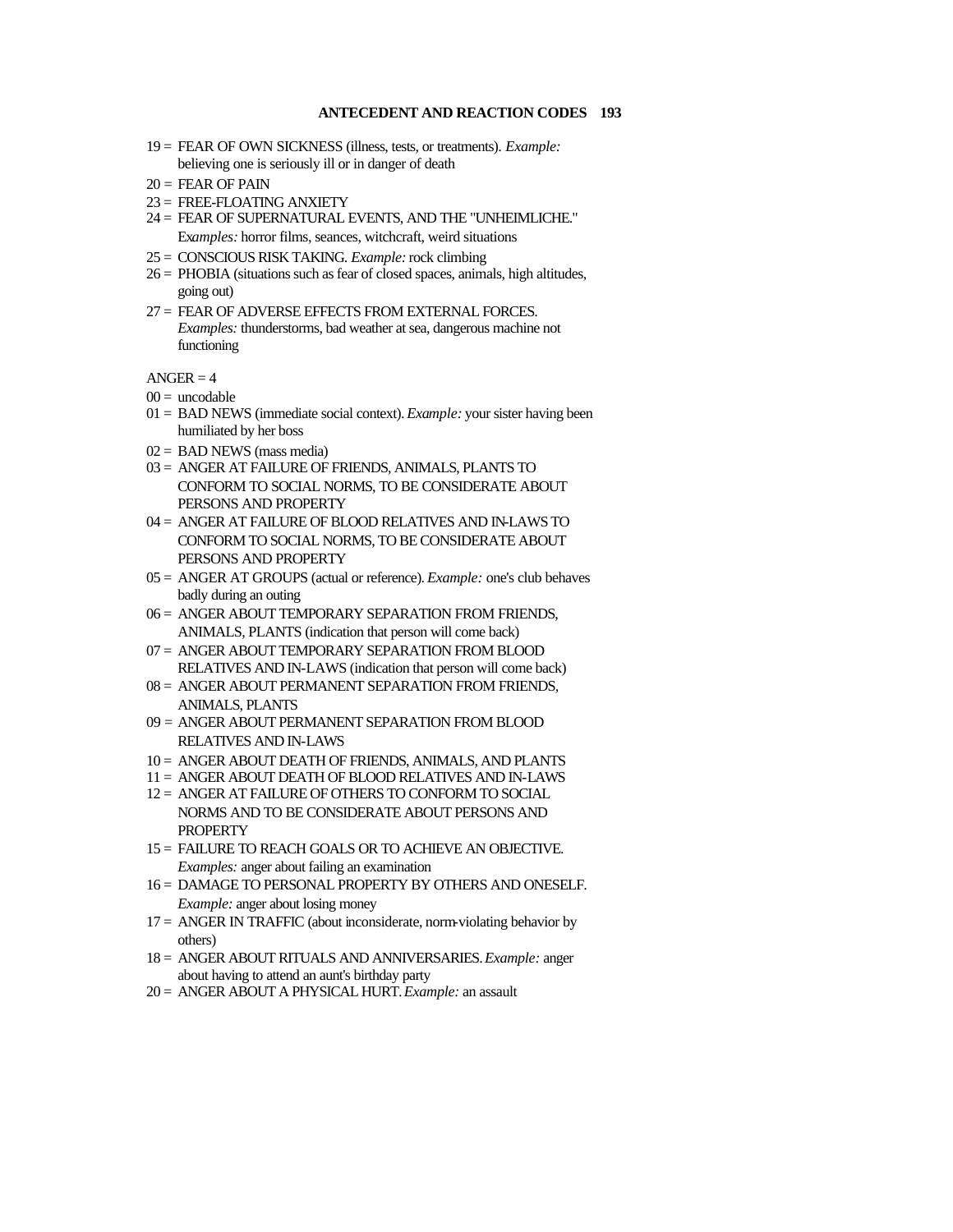- 23 = FREE-FLOATING ANGER (bad mood for no specific reason)
- 28 = ANGER ABOUT INAPPROPRIATE REWARDS FOR SELF (feeling unjustly treated). *Examples:* Failure to get a deserved reward; being the object of unfair accusation
- 29 = ANGER AT DAMAGE TO COMMON PROPERTY. *Examples',* damage to public buildings; vandalism
- 30 = UNEXPECTED, UNNECESSARY INCONVENIENCE, TIME LOSS. *Example:* time loss caused by failure of machines to work properly

### **3. Codes for nonverbal and physiological concomitants of emotions**

Experienced subjective quality (ESQ)

|                 | Experienced subjective quality (ESO) | Code ESO only if mentioned explicitly by        |
|-----------------|--------------------------------------|-------------------------------------------------|
| XXI             | Normal                               | subject! Check other more specific codes first! |
| XX <sub>2</sub> | Aroused positive                     |                                                 |
| XX3             | Aroused negative ("tight, ner-       |                                                 |
|                 | vous, tense")                        |                                                 |
| XX4             | Increase (Fast/Much/Strong)          |                                                 |
| XX5             | Decrease (Slow/Little/Weak)          | Co Code Associated emotions only if             |
| XX6             | Controlled                           | mentioned explicitly by subject!                |
| XX7             | Changed (unspecified)                |                                                 |
|                 |                                      |                                                 |

#### Associated emotions

| XXI | <b>Happiness</b> |
|-----|------------------|
|-----|------------------|

- XX2 Sadness
- XX3 Fear
- XX4 Anger
- XX5 Surprise
- XX6 Disgust
- XX7 Contempt

## 3.1 Speech

- 101 Silence, Say nothing 11X Experienced subjective quality ESQ. see above) 181 Hesitant
- 12X Associated emotions
- (see above)
- 100 Not specified
- 109 Other
- 182 Change in articulation<br>183 Change in rhythm Change in rhythm

### 3.2 Voice

| 21X | ESQ (see above)                    | If possible code ESQ for:<br>23X Loudness |
|-----|------------------------------------|-------------------------------------------|
| 22X | Associated emotions<br>(see above) | ٠<br>$(l \text{ to } 7)$<br>$24X$ Pitch   |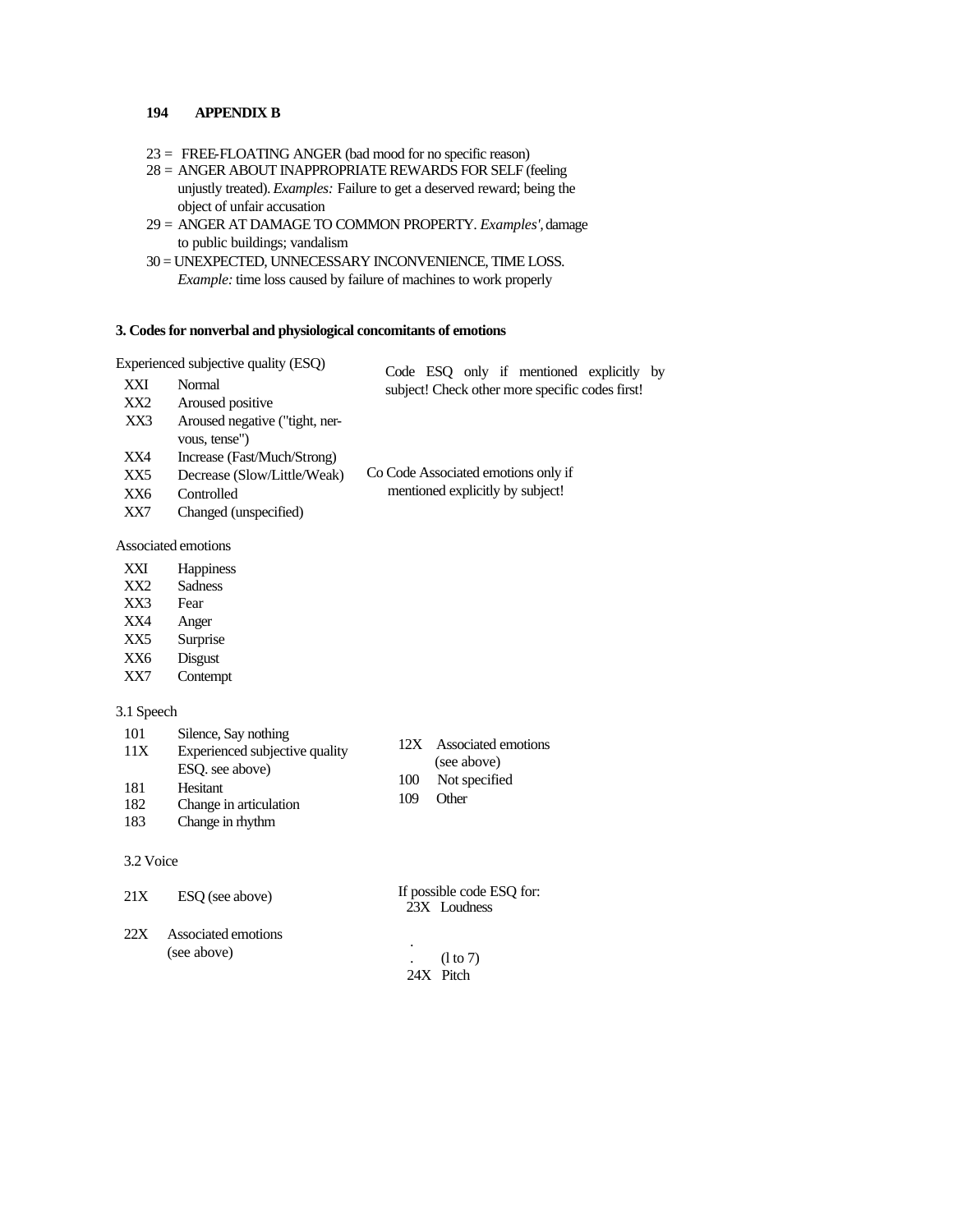| 281 | Tense, choked | 285 | (1 to 7) |
|-----|---------------|-----|----------|
| 282 | Harsh         |     |          |
| 283 | Trembling     | 200 |          |
| 284 | Whistling     | 209 |          |

Warm

## Not specified Other

#### 3.3 Facial expression

331 Laugh 332 Smile 333 Painful smile 31X ESQ (see above) 381 Pressing, biting lips<br>382 Clenched teeth 382 Clenched teeth<br>383 Pulling lip corn Pulling lip corners down 384 Mouth open 300 Not specified 334 No smile 335 Cry 32X Associated emotions (see above) 385 Other action in lower face 386 Action around nose (wrinkle, etc.) 387 Action around forehead 388 Other muscular action 309 Other

# 3.4 Gaze

431 Stared<br>432 Sought Sought eye contact 433 Avoided eye contact

- 41X ESQ (see above)
- 400 Not specified
- 409 Other
- 434 Closed one's eyes
- 435 Looked at objects
- 42X Associated emotions (see above)

52X Associated emotions (see

### 3.5 Movements and posture of bodily parts

Behaviors of head, arms, feet, trunk; person staying in one place (for movement of whole body see 3.6):

- 531 Turning toward other (head or trunk)
- 532 Turning away from other (head or trunk)
- 533 Touching positive (to hug, caress, also to kiss)
- 534 Touching negative (to hit, beat)
- 535 Instrumental action positive (putting away something carefully, etc.)
- 536 Instrumental action negative (throwing, also kicking objects, slamming

### door, etc.)

- 537 Rest, relaxing, lean back
- 538 Unrest, not to be able to sit quietly, move back and forth

539 Tense, attending movements (lean forward, etc.)

### 51X ESQ (see above)

551 Eating, drinking 522 Sleeping above) 500 500 Not specified 509 Other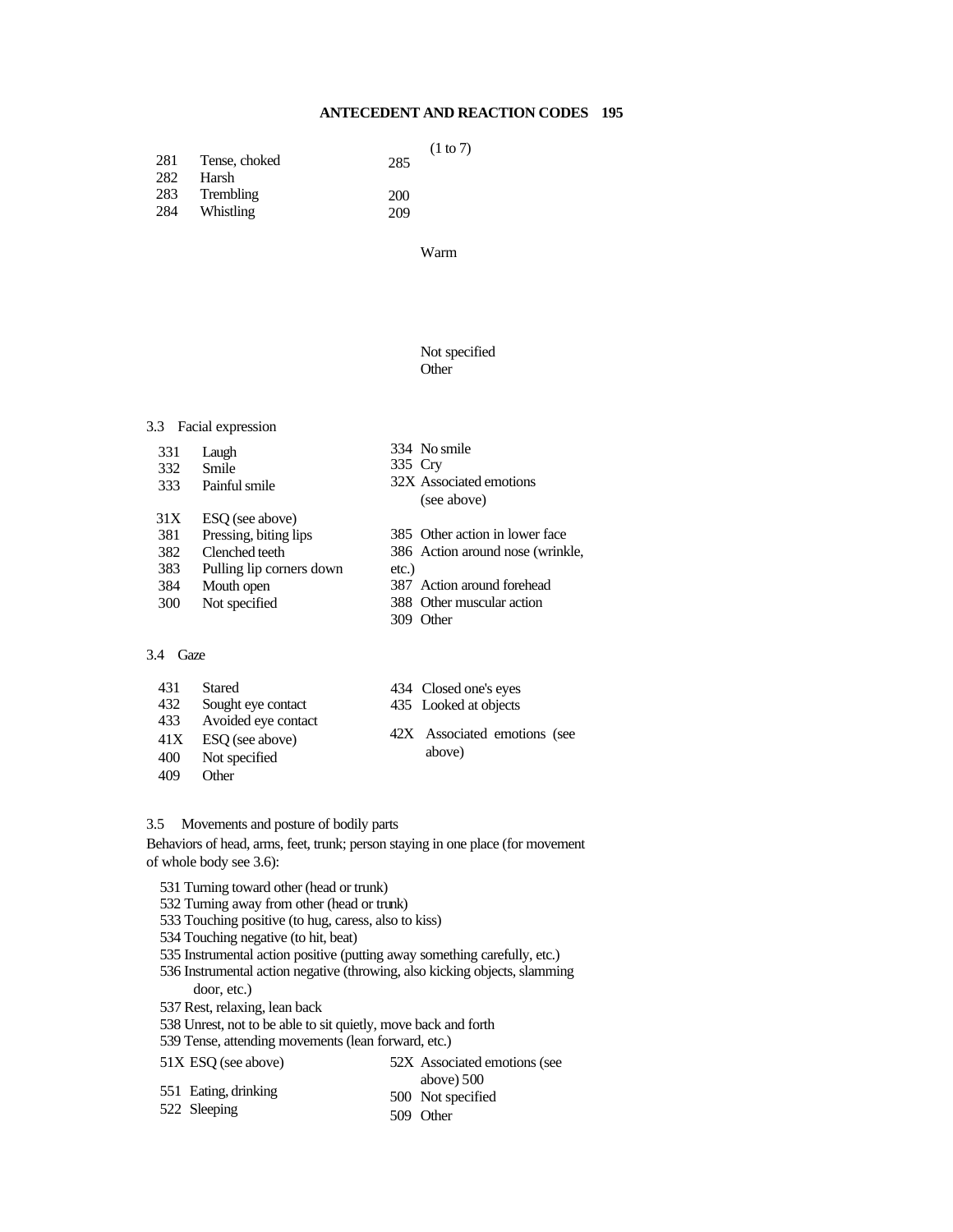If necessary, specify further:

Head

|  |  | Arms, hands, gestures |
|--|--|-----------------------|
|--|--|-----------------------|

| 561 Head down         | 571 Adaptors (manipulation of body or                                                                    |
|-----------------------|----------------------------------------------------------------------------------------------------------|
| 562 Head up           | objects)                                                                                                 |
| 569 Head other        | 572 Illustrators (speech-related                                                                         |
| Feet, legs            | gestures of head, hands, arms)<br>573 Emblems (head shaking, clenched<br>fist, gesture of kicking, etc.) |
| 581 Legs pulled up    | 574 Hands in pockets, arms crossed                                                                       |
| 582 Stamp one's foot  | 575 Arms, hands, other                                                                                   |
| 589 Feet, legs, other | 591 Trunk movements, other                                                                               |

### 3.6 Body movement, displacement, and posture

(When walking, taking a chair, posture related to *whole* body; for bodily parts, see 3.5):

| 631 Approaching, turning        | 641 Collapsed posture               |
|---------------------------------|-------------------------------------|
| toward somebody to contact      | 642 Freezing                        |
| (walking, not only 531!)        | 643 Sitting down                    |
| 632 Distancing, turning away    | 644 Erect posture, attending, tense |
| from somebody (walking, not     | 645 Walking up and down             |
| only 532!)                      | 646 Jumping, Dancing around         |
| 633 Leaving the situation, slow | 600 Not specified                   |
| to normal                       | 609 Other                           |
| 634 Running away                | 62X Associated emotions (see        |
| 61X ESQ (see above)             | above)                              |
|                                 |                                     |

3.7 Behavioral tendencies (not actually done but rather "feel like ..." or "need for ..." or "have a desire to...''):

Bodily parts (see 3.5)

- 731 Turning toward other (head or trunk)
- 732 Turning away from other (head or trunk)
- 733 Touching positive (to hug, caress, also to kiss)
- 734 Touching negative (to hit, beat)
- 735 Instrumental action positive (putting away something carefully, etc.)
- 736 Instrumental action negative (throwing, also kicking objects, slamming door, etc.)
- 737 Rest, relaxing, leaning back
- 738 Unrest, not to be able to sit quietly, move back and forth
- 739 Tense, attending movements (lean forward, etc.)
- 751 Eating, drinking 700 Not specified
- 752 Sleeping 709 Other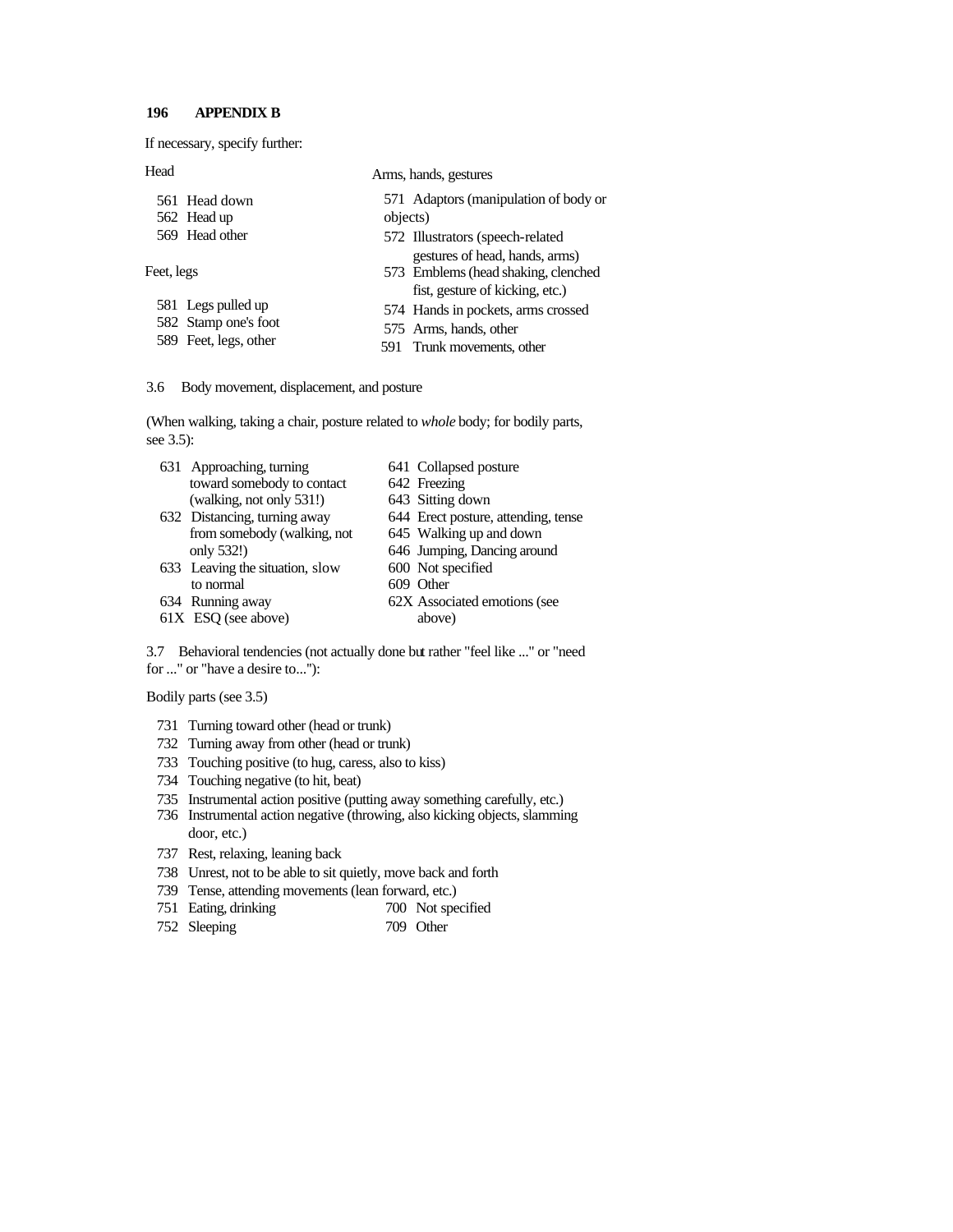Whole body (see 3.6)

- 781 Approaching, turning toward somebody to contact (walking, not only 731!)
- 782 Distancing, turning away from somebody (walking, not only 732!)
- 783 Leaving the situation, slow to normal
- 784 Running away
- 3.8 General sensations
	- 831 Pleasant-Rest Harmony, ease, complete absorption, feeling delight, relaxed, rest, satisfaction, to feel well
	- 841 Pleasant Arousal Refreshed, lighthearted, "winged/\* watchfulness, full of energy, animated, boiling over with happiness, pleasant arousal of the whole body
	- 851 Unpleasant Rest Feeling tired, drowsiness, feeling heavy, weakness, laxity, slackness, decreasing readiness to react, dejected, disappointed
	- 861 Unpleasant Arousal Tense, restless, not concentrated, being nervous, to feel like exploding, impatience
	- 800 Not specified 809 Other
- 3.9 Vegetative sensations and symptoms

#### General

- 931 Pleasant
- 932 Unpleasant (slight pain, etc.)<br>933 Severe pain
	-
- 934 Headaches
- 900 Not specified<br>909 Other
- 

### Body temperature and skin sensations

- 941 Pleasant
- 942 Unpleasant
- 943 Cold (coldness, to feel cold, to be pale
- 944 Warm (heat, raising of body temperature, rush of blood to the brain, head feels hot)
- Chest and Heart
- 961 Pleasant
- 962 Unpleasant
- 963 Rising blood pressure, heart beats faster
- 964 Heart beats slower
- 965 Chest (chest pain, sense of weight, anguish, feeling squeezed)

945 Blushing

- 791 Collapsed posture
- 792 Freezing
- 793 Sitting down
- 794 Erect posture, attending, tense
- 795 Walking up and down
- 796 Jumping, dancing around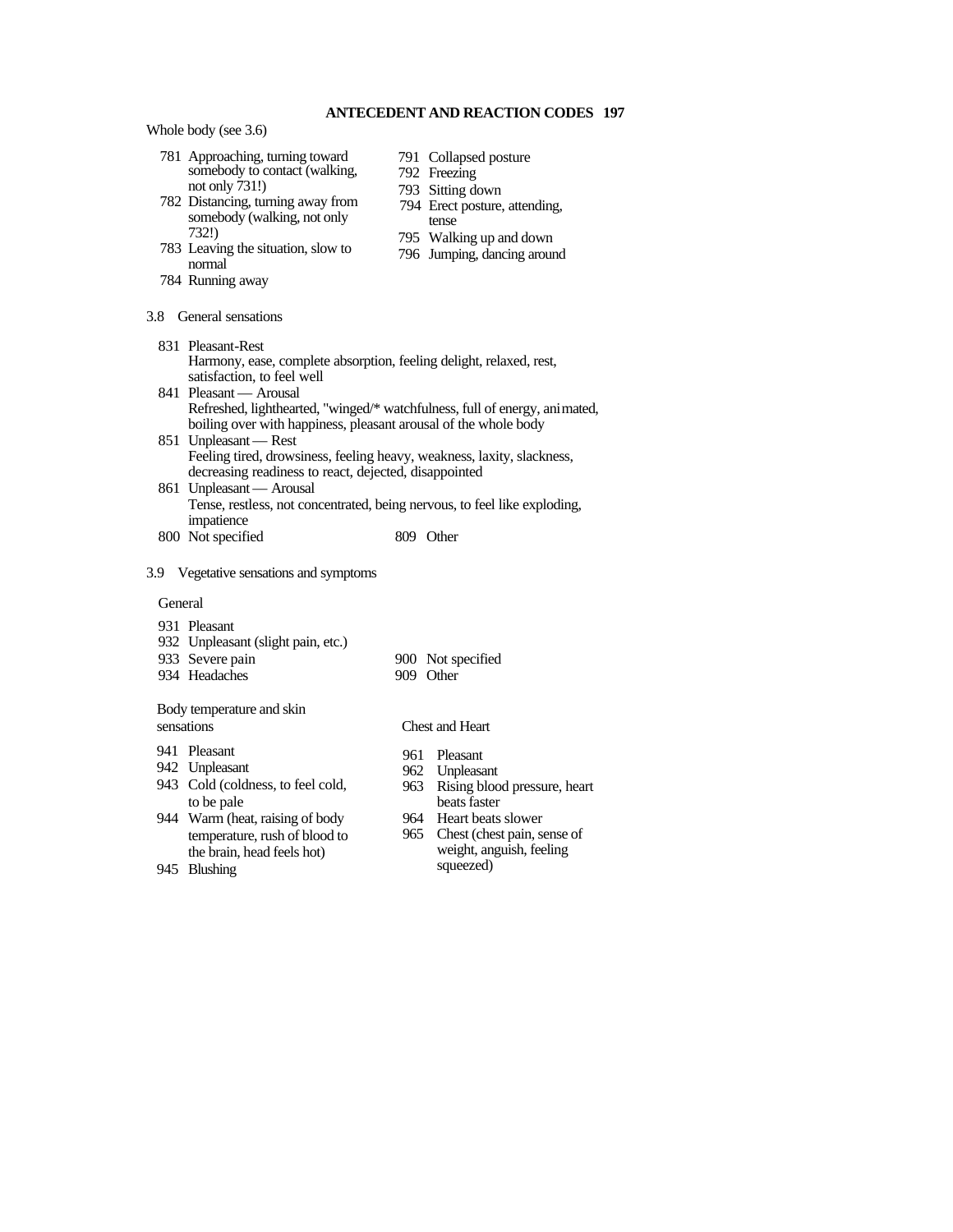- 946 Perspiration, sweaty palms
- 949 Other (goose pimples, pins and needles in the arm)

Mouth

Muscles

stops

969 Other

952 Unpleasant (dry

951 Pleasant

mouth, etc.) 959 Other

- 981 Pleasant
- 982 Unpleasant

967 Deep breathing

983 Trembling, weak knees

966 Difficulty in breathing, breath

- 984 Tension of the muscles,
- muscle cramps
- 985 Other

## Stomach

- 971 Pleasant
- 972 Unpleasant or other odd feelings
- 973 "Butterflies in the stomach"
- 974 Pressure on the stomach
- 975 Churning stomach, feeling sick in the stomach
- 976 Hunger, thirst
- 979 Other

### **4. Combined nonverbal and physiological symptoms/reactions**

As the symptom/reaction codes consists of a multitude of categories, it may be necessary to combine categories into larger symptom/reaction groups. The symptom/reaction groups that were used in the previously mentioned studies are specified in the following table and the relevant categories are indicated by their respective code numbers (see Section'3).

| Variable Code     | Name of variable                  | Codes combined     |
|-------------------|-----------------------------------|--------------------|
| Speech            |                                   |                    |
| <b>SPEEON</b>     | Speech subjective quality normal  | 111.116            |
| <b>SPEEOC</b>     | Speech subjective quality changed | 112-115, 117       |
| <b>SPEESY</b>     | Speech reactions mentioned        | 181-183, 100, 109  |
| Voice             |                                   |                    |
| <b>VOION</b>      | Voice subjective quality normal   | 211, 216, 231, 236 |
| VOIOC             | Voice subjective quality changed  | 212-215, 217,      |
|                   |                                   | 232-235, 237       |
| <b>VOISY</b>      | Voice reactions mentioned         | 281-285, 200, 209  |
| Facial expression |                                   |                    |
| FACQN             | Face subjective quality normal    | 311, 316           |
| <b>FACOC</b>      | Face subjective quality changed   | 312-315, 317       |
| <b>LAFSMI</b>     | Laughing/smiling                  | 331, 332           |
| CRY               | Crving                            | 335                |
| <b>FACSY</b>      | Face reactions mentioned          | 381-388, 300, 309  |
| Gaze              |                                   |                    |
| GAZESY            | Gaze reactions mentioned          | 431-435            |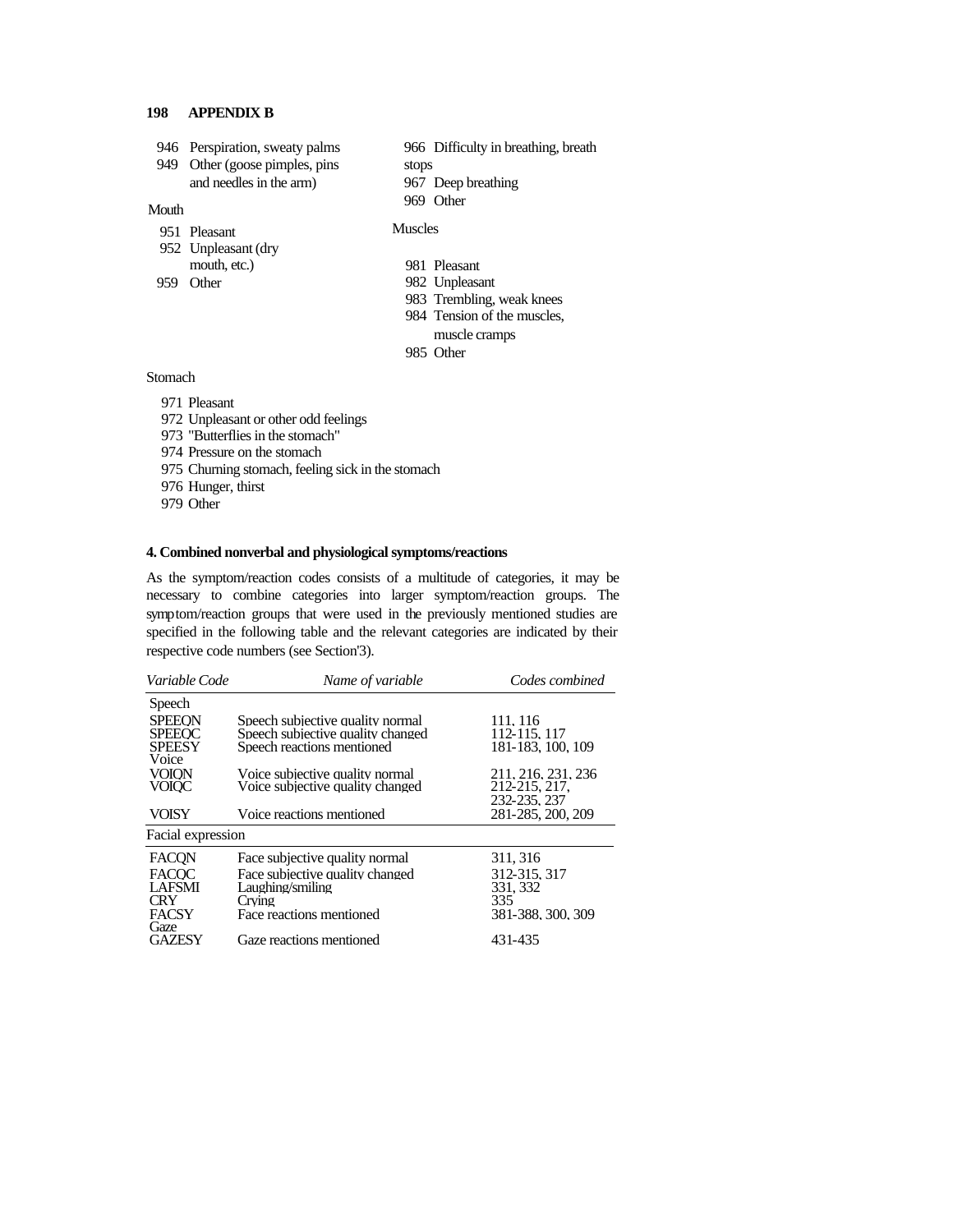| Variable Code                                                                      | Name of variable<br>combined                                                                                                   | Codes                                                    |
|------------------------------------------------------------------------------------|--------------------------------------------------------------------------------------------------------------------------------|----------------------------------------------------------|
| Body part movements                                                                |                                                                                                                                |                                                          |
| <b>MOVON</b>                                                                       | Normal movements of body parts                                                                                                 | 511, 516                                                 |
| <b>MOVOC</b><br><b>PERSMOV</b><br><b>INSTAC1</b><br><b>UNREST</b><br><b>HANDSY</b> | Changed movements of body parts<br>Interpersonal movement<br>Instrumental action<br>General unrest<br>Hand movements mentioned | 512-515, 517<br>531-534<br>535-536<br>538-539<br>571-575 |
| Whole body movements and postures                                                  |                                                                                                                                |                                                          |
| <b>BODYON</b>                                                                      | Normal body movements                                                                                                          | 611, 616                                                 |
| <b>BODYOC</b><br><b>AVOID</b><br><b>FREEZ</b><br><b>EXPAN</b><br><b>Sensations</b> | Changed body movements<br>Avoidance/distancing<br>Freezing<br>Expansive movements                                              | 612-615, 617<br>632-634<br>642.644<br>645.646            |
| <b>PLEARES</b>                                                                     | Pleasant rest sensations                                                                                                       | 831                                                      |
| PLEAROU<br><b>UNPLRES</b><br><b>UNPLROU</b>                                        | Pleasant arousal sensations<br>Unpleasant rest sensations<br>Unpleasant arousal sensations                                     | 841<br>851<br>861                                        |
| Vegetative symptoms                                                                |                                                                                                                                |                                                          |
| <b>COLDTEM</b>                                                                     | Symptoms of coldness                                                                                                           | 943, 949                                                 |
| WARMTEM<br><b>PERSPIR</b><br><b>BLOPRES</b><br><b>CHESBRE</b><br><b>STOTROU</b>    | Symptoms of warmth<br>Perspiration<br>Blood pressure rise<br>Chest/breathing problems<br>Stomach symptoms                      | 944.945<br>946<br>963<br>965.966<br>972-975              |
| MUSCLSY                                                                            | Muscle symptoms                                                                                                                | 983.984                                                  |

## **5. Combined antecedent codes — antecedent groups**

As for the symptom/reaction codes, for statistical purposes some of the antecedent codes can be combined into larger groups. These combinations are based on frequencies of occurrence and on content of categories and are presented in the following table together with the categories included in each group. Most of the groups can be used for all four emotions, but some are emotion-specific.

| Variable Code<br>included                                                              | Antecedent group                                                                                                                     | Categories                                           |
|----------------------------------------------------------------------------------------|--------------------------------------------------------------------------------------------------------------------------------------|------------------------------------------------------|
| <b>NEWS</b><br><b>RELA</b><br><b>INST</b><br><b>TEMP</b><br><b>PERM</b><br><b>ALPH</b> | <b>News</b><br>Relationships<br>Social institutions<br><b>Temporary</b><br>meeting/separation<br>Permanent separation<br>Birth/death | 01,02<br>03,04<br>05, 18<br>06,07<br>08,09<br>10, 11 |